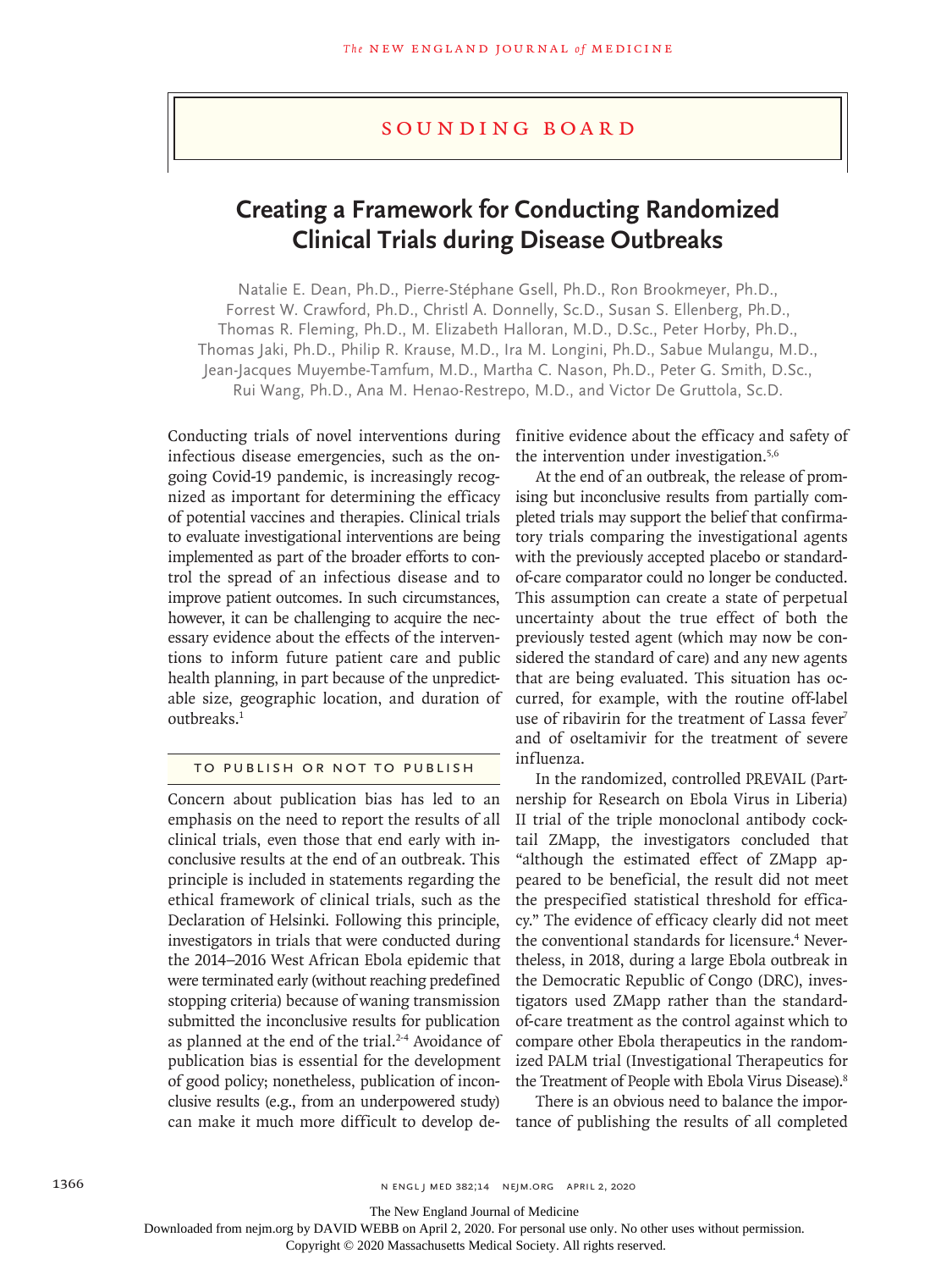clinical trials against the potential adverse consequences if the published results do not provide reliable answers to the questions that the trials were designed to address. Thus, a new approach to clinical trials is needed to enable reliable evaluations of vaccines and treatments for outbreak pathogens.

### Introducing the Core Protocol

As members of the R&D Blueprint,<sup>9</sup> a work plan for designing clinical trials during public health emergencies, sponsored by the World Health Organization (WHO), we advocate the use of a "core protocol" in such cases. Core protocols (also called master protocols) have been described for simultaneous evaluation of multiple interventions or of a single intervention targeting multiple diseases.10 We propose a core-protocol concept that allows a clinical trial to extend across multiple infectious disease outbreaks. This approach accommodates the changing and unpredictable features of an epidemic and incorporates new investigative team members into the trial over time.

To avoid a premature release of data, core protocols would specify that efficacy data from a trial that has not yet been completed because of insufficient enrollment should not be released. After an outbreak has ended at a given site, the trial would be paused. If so specified in the core protocol, an independent monitoring committee could review results from an interim analysis of trial data to make recommendations regarding whether the trial should continue or stop for efficacy, futility, or safety, as guided by a prespecified monitoring plan.<sup>11</sup> Under the core protocol, the investigators would remain unaware of any results of the analyses; the trial data would be released only if the trial was stopped on the basis of a recommendation from the monitoring committee or had reached its targeted number of endpoint events or amount of participant follow-up.

Vaccine trials that are conducted for 2 years or more are commonly performed to combat diseases with predictable seasonality, such as Lyme disease<sup>12</sup> and Argentine hemorrhagic fever,<sup>13</sup> with results withheld until the requisite numbers of events have been observed. Such studies provide some precedent, albeit imperfect, for our proposal, which differs in that it focuses on diseases with outbreaks that are less predictable, may not be observed every year, and may reemerge in a dif-

ferent location. Such diseases include those targeted by the R&D Blueprint — including Ebola virus infection, Middle East respiratory syndrome, Lassa fever, and Nipah virus infection — that occur irregularly but nonetheless relatively frequently. For pathogens that may emerge only once a decade or even less frequently, this approach may not be practical.

The use of core protocols can facilitate the implementation of clinical research across successive outbreaks. The PALM trial included a core-protocol framework to guard against the release of inconclusive data. If the outbreak in the DRC had waned before the conclusion of the trial, the trial would have continued without a release of the results, unless the data monitoring committee had recommended termination. Ultimately, the PALM trial was terminated during the DRC outbreak on the advice of the data monitoring committee when an interim analysis revealed that REGN-EB3 (another cocktail of three monoclonal antibodies) was superior to ZMapp; improved survival was also associated with the monoclonal antibody mAb114 but not with the nucleotide analogue prodrug remdesivir.

Although the PALM trial was successful in identifying two promising therapeutics, there were limitations resulting from the use of ZMapp as the comparator group because its clinical benefit had not been definitively established during the PREVAIL II trial. The overall evidence in support of REGN-EB3 and especially mAb114 would have been stronger if the drugs had been evaluated against a standard-of-care group, as in the PREVAIL II trial, or a drug with known efficacy. Furthermore, the question remains whether ZMapp and remdesivir have any effect. Such findings would have been particularly valuable in settings in which the monoclonal antibody drugs were not available and would have had implications for the development of combination regimens. Finally, it is not clear how data from the PALM trial would have been interpreted if survival had been similar in patients receiving the other drugs and in those receiving ZMapp. These challenges could have been largely avoided if the PREVAIL II trial had been designed under a core protocol. It is likely that the results of the PREVAIL II trial would not have been published at the end of the epidemic, since they did not meet the prespecified level of evidence required, and the trial would have been restarted in the DRC with a standard-of-care group

The New England Journal of Medicine

Downloaded from nejm.org by DAVID WEBB on April 2, 2020. For personal use only. No other uses without permission.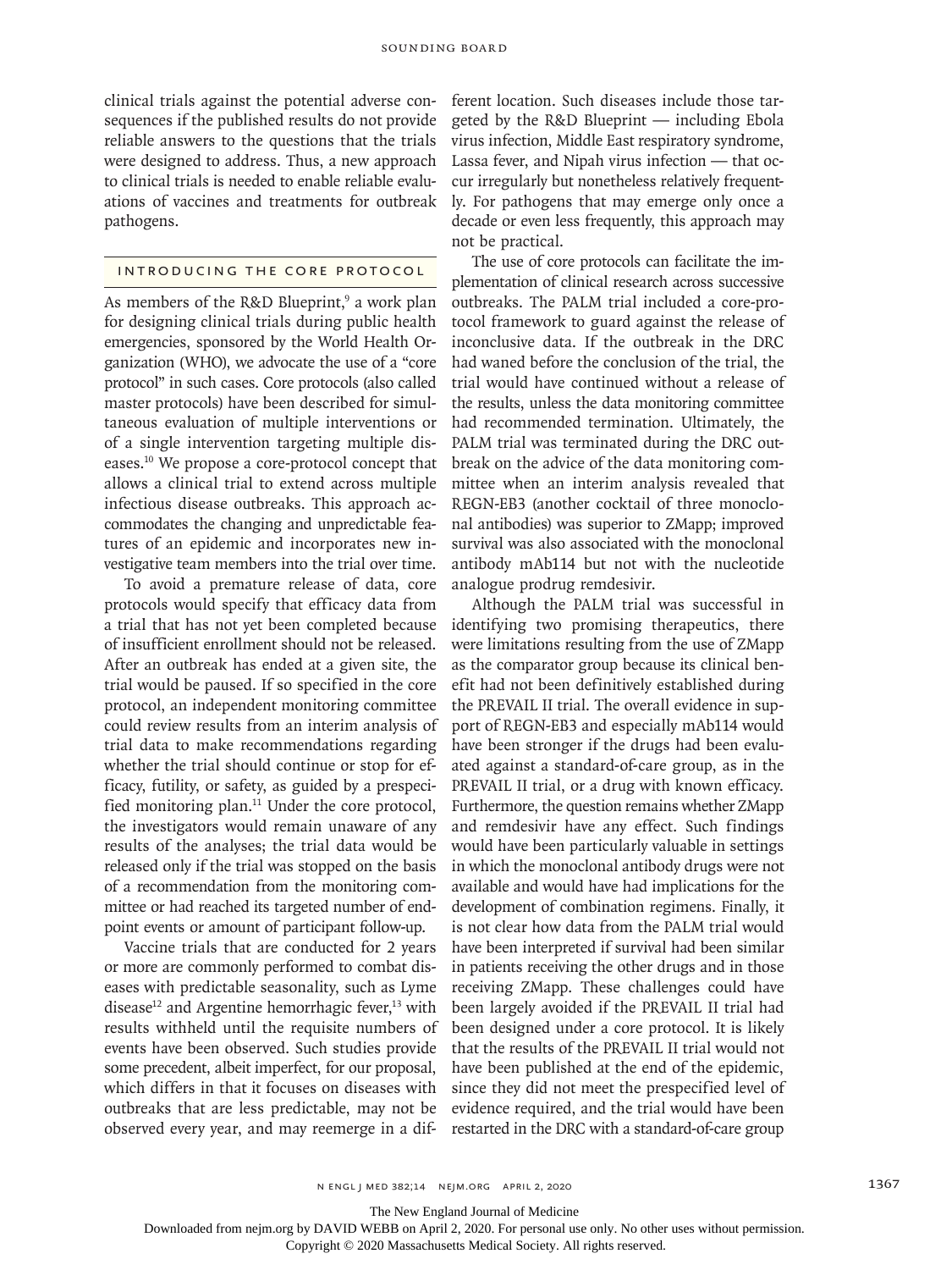in place plus ZMapp and additional investigational treatments. With accrued data from the DRC, the question of whether ZMapp was effective could have been answered, thus establishing a clearer benchmark for all candidate products. Such a framework could also have eliminated the need for a new protocol altogether.

#### Emphasis on Cooper ation and Coordination

The development of a core protocol involves a preliminary step of engaging researchers and national representatives from affected countries in determining the primary research questions and main design elements. Since officials in the Ministry of Health and other governmental offices in affected countries will be under great political pressure to release the interim results of trials, their approval of the strategy is necessary. Ethics committees and regulatory agencies should be engaged in the earliest stages of protocol planning. There must be a clear and transparent a priori mechanism for achieving consensus regarding elements of the protocol, such as the selection of investigational and control agents and the governance structures to oversee trial operations, manage data and samples, and mediate disagreements among the stakeholders. An international organization, such as the WHO, may be best suited for the responsibility of coordinating stakeholders and maintaining capacity for research over a time period of uncertain duration.

For each successive outbreak, study teams should be encouraged to collaborate on existing, ongoing protocols rather than starting new, independent trials. New investigational agents may be added to the protocol over time as they become available or may be removed as deemed appropriate, using a platform trial approach, as described previously.10 Special consideration should be given to allowing flexibility in the study sample size, since some assumptions, such as the case fatality rate in therapeutics trials, may need to be revised over time. In the context of public health emergencies in which there are substantial obstacles to developing reliable and meaningful evidence, we underscore the need for cooperation and coordination among research stakeholders, including funding agencies.9 These types of large-scale, multipartner projects are logistically complex, but there is precedent for them in other areas of

clinical research, such as in cancer clinical trials.10 Given the effect of the ongoing Covid-19 pandemic, this message is especially timely. Core protocols are rapidly being developed by the WHO for trials assessing the efficacy of therapies and vaccines that are being developed to combat this infection. Implementing clinical trials for treatments during disease outbreaks under a core protocol could increase the chances of efficiently generating reliable evidence to determine which therapies are effective, thus providing timely information to public health officials and clinicians caring for patients.

Disclosure forms provided by the authors are available with the full text of this article at NEJM.org.

We thank the other members of the R&D Blueprint for their thoughtful feedback.

From the Department of Biostatistics, University of Florida, Gainesville (N.E.D., I.M.L.); the World Health Organization, Geneva (P.-S.G., A.M.H.-R.); the Department of Biostatistics, University of California, Los Angeles (R.B.); the Department of Biostatistics, Yale University, New Haven, CT (F.W.C.); the Department of Statistics (C.A.D.) and the Centre for Tropical Medicine and Global Health (P.H.), University of Oxford, Oxford, the Medical Research Council (MRC) Centre for Global Infectious Disease Analysis, Department of Infectious Disease Epi‑ demiology, Imperial College London (C.A.D.), and the MRC Tropical Epidemiology Group, London School of Hygiene and Tropical Medicine (P.G.S.), London, and the Department of Mathematics and Statistics, Lancaster University, Lancaster (T.J.) — all in the United Kingdom; the Department of Biostatis‑ tics, Epidemiology, and Informatics, University of Pennsylvania, Philadelphia (S.S.E.); the Department of Biostatistics, University of Washington (T.R.F., M.E.H.), and the Vaccine and Infectious Disease Division, Fred Hutchinson Cancer Research Center (M.E.H.) — both in Seattle; the Office of Vaccines Re‑ search and Review, Center for Biologics Evaluation and Re‑ search, Food and Drug Administration, Silver Spring (P.R.K.), and the Biostatistics Research Branch, National Institute of Allergy and Infectious Diseases, Bethesda (M.C.N.) — both in Maryland; Institut National de Recherche Biomédicale, Kinshasa, Democratic Republic of Congo (S.M., J.-J.M.-T.); and the Department of Population Medicine, Harvard Medical School and Harvard Pilgrim Health Care Institute (R.W.), and the Department of Biostatistics, Harvard T.H. Chan School of Public Health (R.W., V.D.G.) — both in Boston.

**1.** Dean NE, Gsell P-S, Brookmeyer R, et al. Design of vaccine efficacy trials during public health emergencies. Sci Transl Med 2019;11(499):eaat0360.

**2.** Kennedy SB, Neaton JD, Lane HC, et al. Implementation of an Ebola virus disease vaccine clinical trial during the Ebola epidemic in Liberia: design, procedures, and challenges. Clin Trials 2016;13:49-56.

**3.** Samai M, Seward JF, Goldstein ST, et al. The Sierra Leone trial to introduce a vaccine against Ebola: an evaluation of rVSV∆G-ZEBOV-GP vaccine tolerability and safety during the West Africa Ebola outbreak. J Infect Dis 2018;217:Suppl 1:S6- S15.

**4.** The PREVAIL II Writing Group for the Multi-National PREVAIL II Study Team. A randomized, controlled trial of ZMapp for Ebola virus infection. N Engl J Med 2016;375:1448- 56.

The New England Journal of Medicine